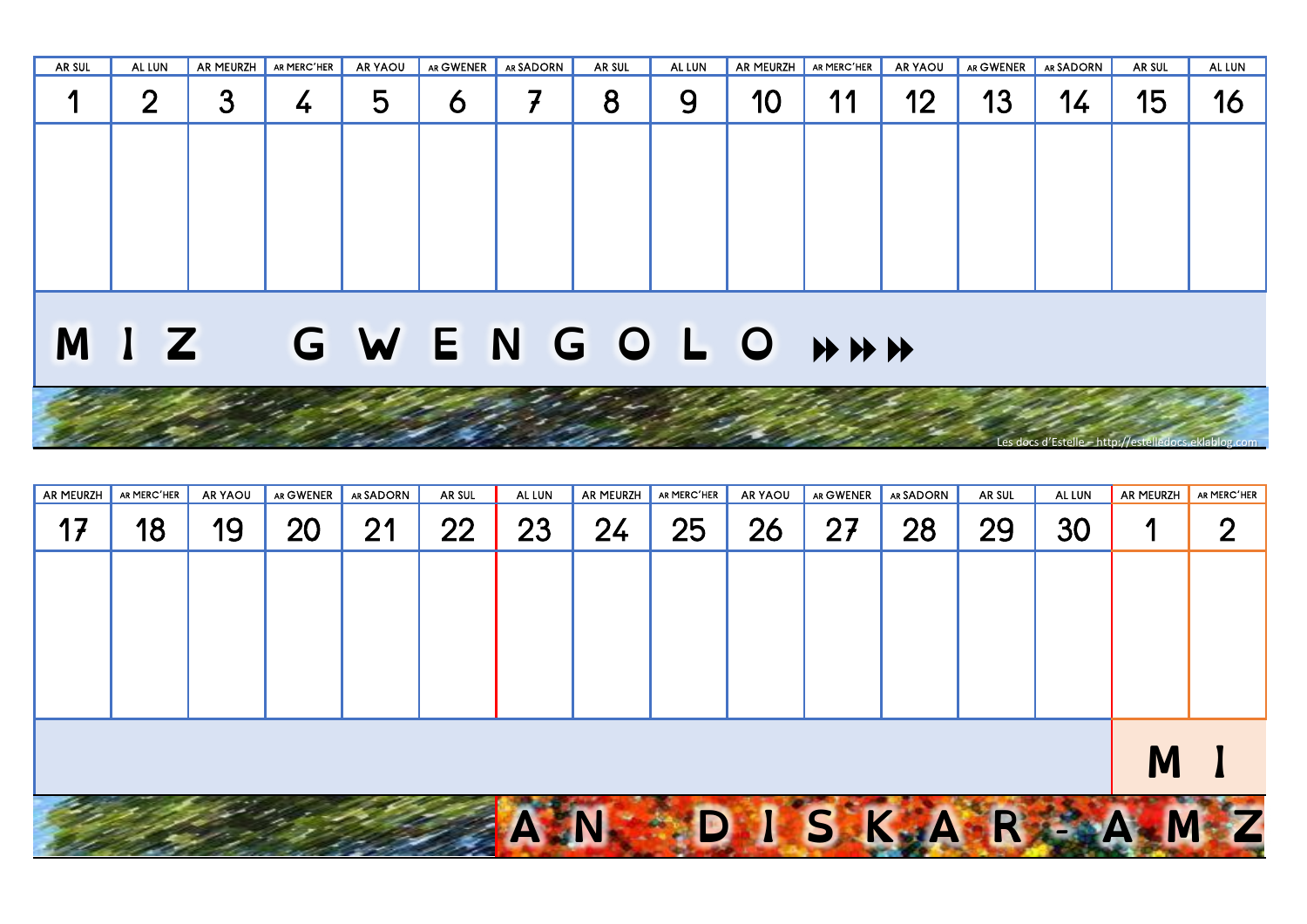| AR YAOU | AR GWENER AR SADORN | AR SUL | AL LUN |   | AR MEURZH AR MERC'HER | AR YAOU |    | ARGWENER ARSADORN | AR SUL | AL LUN |    | AR MEURZH   AR MERC'HER | AR YAOU | AR GWENER |
|---------|---------------------|--------|--------|---|-----------------------|---------|----|-------------------|--------|--------|----|-------------------------|---------|-----------|
| ŋ<br>◡  | C                   | Ô      |        | O | 9                     | 10      | 11 | 12                | 13     | 14     | 15 | 16                      | 17      | 18        |
|         |                     |        |        |   |                       |         |    |                   |        |        |    |                         |         |           |
|         |                     |        |        |   |                       |         |    |                   |        |        |    |                         |         |           |
|         |                     |        |        |   |                       |         |    |                   |        |        |    |                         |         |           |
|         |                     |        |        |   |                       |         |    |                   |        |        |    |                         |         |           |

#### **Z H E R E**

**E R**

# ARSADORN AR SUL AL LUN AR MEURZH AR MERC'HER AR YAOU AR GWENER AR SADORN AR SUL AL LUN AR MEURZH AR MERC'HER AR YAOU AR GWENER AR SADORN AR SUL 19 20 21 22 23 24 25 26 27 28 29 30 31 1 2 3 **M I Z**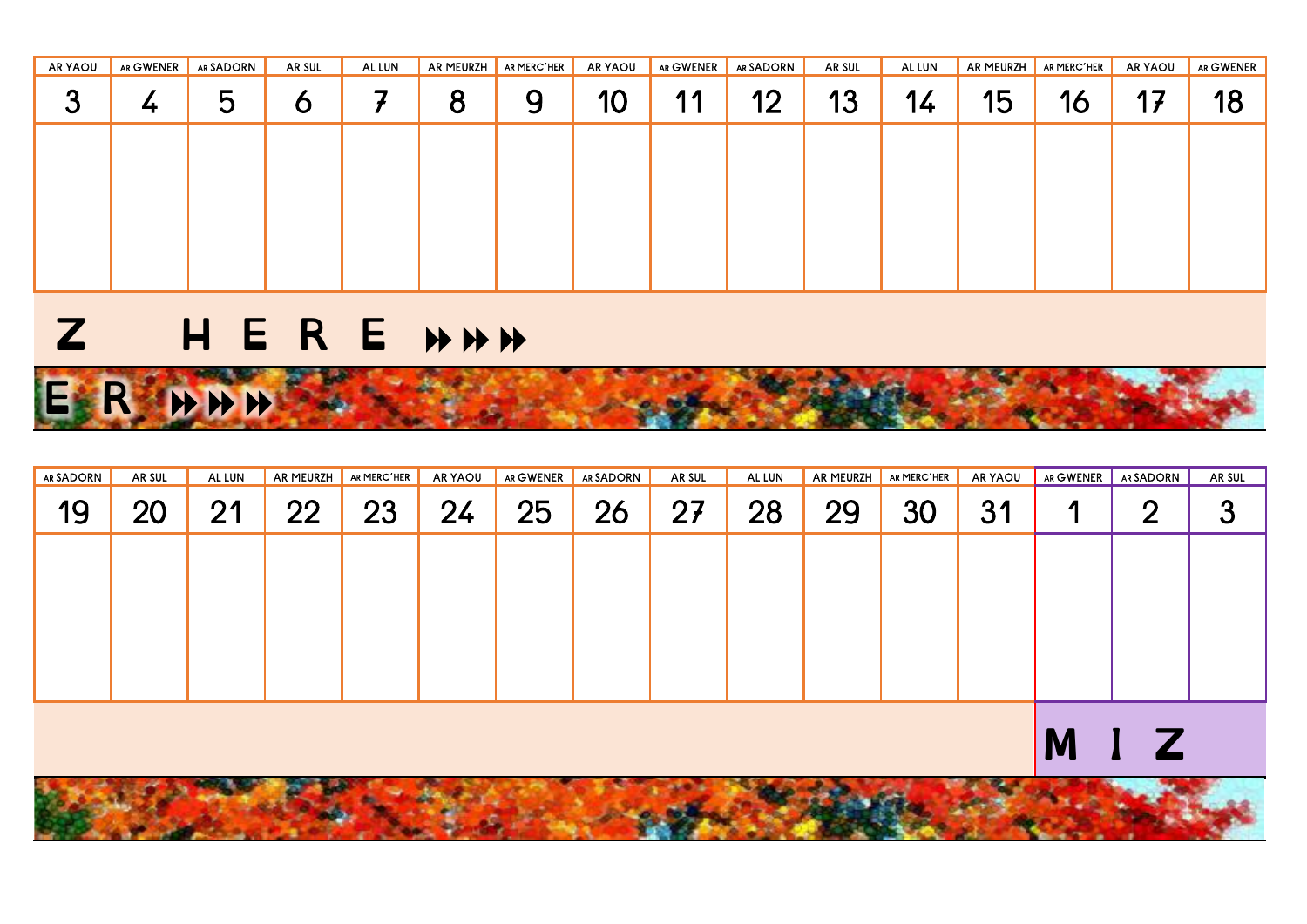| <b>AL LUN</b> |         | AR MEURZH   AR MERC'HER | AR YAOU | AR GWENER | AR SADORN | AR SUL | <b>AL LUN</b> | AR MEURZH | AR MERC'HER | AR YAOU |    | AR GWENER AR SADORN | AR SUL | AL LUN | AR MEURZH |
|---------------|---------|-------------------------|---------|-----------|-----------|--------|---------------|-----------|-------------|---------|----|---------------------|--------|--------|-----------|
|               | Б,<br>ل | Ò                       |         | O<br>O    | 9         | 10     | <u>л Л</u>    | 12        | 13          | 14      | 15 | 16                  | 1 7    | 18     | 19        |
|               |         |                         |         |           |           |        |               |           |             |         |    |                     |        |        |           |
|               |         |                         |         |           |           |        |               |           |             |         |    |                     |        |        |           |
|               |         |                         |         |           |           |        |               |           |             |         |    |                     |        |        |           |
|               |         |                         |         |           |           |        |               |           |             |         |    |                     |        |        |           |

## **D U**

ъ.

| AR MERC'HER | AR YAOU | AR GWENER | AR SADORN | AR SUL | AL LUN | AR MEURZH | AR MERC'HER | <b>AR YAOU</b> | AR GWENER | AR SADORN | AR SUL | AL LUN         | AR MEURZH | AR MERC'HER | AR YAOU |
|-------------|---------|-----------|-----------|--------|--------|-----------|-------------|----------------|-----------|-----------|--------|----------------|-----------|-------------|---------|
| 20          | 21      | 22        | 23        | 24     | 25     | 26        | 27          | 28             | 29        | 30        | л      | $\overline{2}$ | פ         |             | 5       |
|             |         |           |           |        |        |           |             |                |           |           |        |                |           |             |         |
|             |         |           |           |        |        |           |             |                |           |           |        |                |           |             |         |
|             |         |           |           |        |        |           |             |                |           |           |        |                |           |             |         |
|             |         |           |           |        |        |           |             |                |           |           |        |                |           |             |         |
|             |         |           |           |        |        |           |             |                |           |           |        |                |           | MIZ KE      |         |
|             |         |           |           |        |        |           |             |                |           |           |        |                |           |             |         |

- 6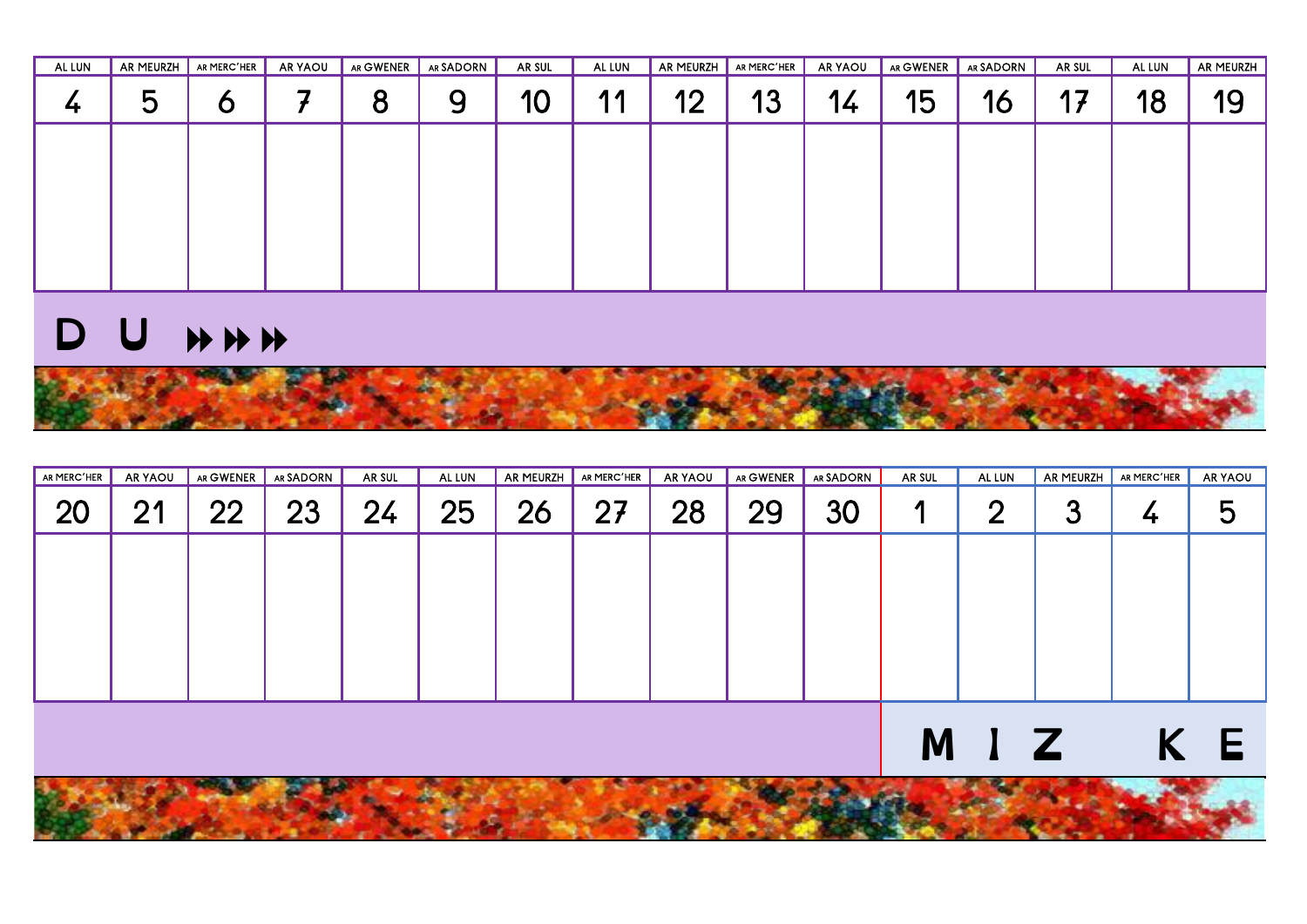| AR GWENER | AR SADORN | AR SUL | AL LUN | AR MEURZH | AR MERC'HER | AR YAOU | AR GWENER             | AR SADORN | AR SUL | <b>AL LUN</b> | AR MEURZH | AR MERC'HER | AR YAOU | AR GWENER | AR SADORN |
|-----------|-----------|--------|--------|-----------|-------------|---------|-----------------------|-----------|--------|---------------|-----------|-------------|---------|-----------|-----------|
|           |           | O      | 9      | 10        | <b>11</b>   | 12      | $\overline{12}$<br>IJ | 14        | 15     | 16            | 17        | 18          | 19      | 20        | nΛ.       |
|           |           |        |        |           |             |         |                       |           |        |               |           |             |         |           |           |
|           |           |        |        |           |             |         |                       |           |        |               |           |             |         |           |           |
|           |           |        |        |           |             |         |                       |           |        |               |           |             |         |           |           |
|           |           |        |        |           |             |         |                       |           |        |               |           |             |         |           |           |

#### **R Z U**

| AR SUL | AL LUN | AR MEURZH | AR MERC'HER | <b>AR YAOU</b> | AR GWENER | AR SADORN | AR SUL | AL LUN | AR MEURZH | AR MERC'HER | AR YAOU  | AR GWENER | AR SADORN | AR SUL | AL LUN |
|--------|--------|-----------|-------------|----------------|-----------|-----------|--------|--------|-----------|-------------|----------|-----------|-----------|--------|--------|
| 22     | 23     | 24        | 25          | 26             | 27        | 28        | 29     | 30     | 31        | Л           | $\bf{2}$ | 3         |           | 5      |        |
|        |        |           |             |                |           |           |        |        |           |             |          |           |           |        |        |
|        |        |           |             |                |           |           |        |        |           |             |          |           |           |        |        |
|        |        |           |             |                |           |           |        |        |           |             |          |           |           |        |        |
|        |        |           |             |                |           |           |        |        |           |             |          |           |           |        |        |
|        |        |           |             |                |           |           |        |        |           |             |          |           |           |        |        |
|        |        |           |             |                |           |           |        |        |           |             |          | MIZ       |           | GEN    |        |
|        |        |           |             |                |           | GOANVHHH  |        |        |           |             |          |           |           |        |        |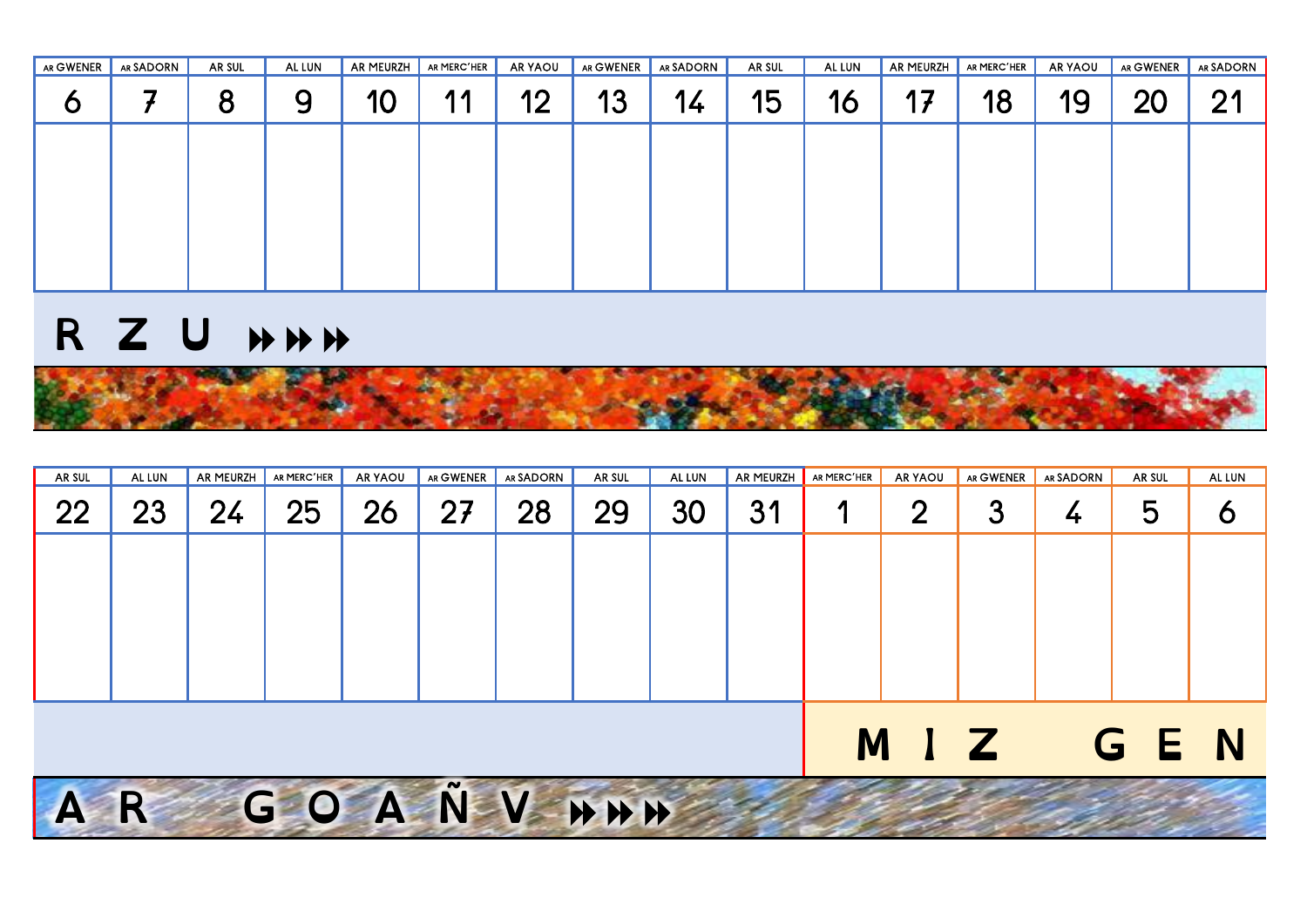| AR MEURZH AR MERC'HER |   |    | ARYAOU ARGWENER ARSADORN | AR SUL | <b>AL LUN</b> |    | AR MEURZH   AR MERC'HER | AR YAOU |    | ARGWENER ARSADORN | AR SUL | <b>AL LUN</b> |                | AR MEURZH   AR MERC'HER |
|-----------------------|---|----|--------------------------|--------|---------------|----|-------------------------|---------|----|-------------------|--------|---------------|----------------|-------------------------|
| U                     | 9 | 10 | <b>44</b>                | 12     | 13            | 14 | 15                      | 16      | 47 | 18                | 19     | 20            | 2 <sub>1</sub> | ററ                      |
|                       |   |    |                          |        |               |    |                         |         |    |                   |        |               |                |                         |
|                       |   |    |                          |        |               |    |                         |         |    |                   |        |               |                |                         |
|                       |   |    |                          |        |               |    |                         |         |    |                   |        |               |                |                         |
|                       |   |    |                          |        |               |    |                         |         |    |                   |        |               |                |                         |

### **V E R J**

| AR YAOU | AR GWENER | AR SADORN | AR SUL | <b>AL LUN</b> | AR MEURZH | AR MERC'HER | AR YAOU | AR GWENER | AR SADORN | AR SUL | AL LUN | AR MEURZH | AR MERC'HER | AR YAOU | AR GWENER |
|---------|-----------|-----------|--------|---------------|-----------|-------------|---------|-----------|-----------|--------|--------|-----------|-------------|---------|-----------|
| 23      | 24        | 25        | 26     | 27            | 28        | 29          | 30      | 31        | Л         | ာ      | 3      |           | 5           | Ò       |           |
|         |           |           |        |               |           |             |         |           |           |        |        |           |             |         |           |
|         |           |           |        |               |           |             |         |           |           |        |        |           |             |         |           |
|         |           |           |        |               |           |             |         |           |           |        |        |           |             |         |           |
|         |           |           |        |               |           |             |         |           |           |        |        |           |             |         |           |
|         |           |           |        |               |           |             |         |           |           |        |        |           |             |         |           |
|         |           |           |        |               |           |             |         |           | MIZ C'HWE |        |        |           |             |         |           |
|         |           |           |        |               |           |             |         |           |           |        |        |           |             |         |           |
|         |           |           |        |               |           |             |         |           |           |        |        |           |             |         |           |
|         |           |           |        |               |           |             |         |           |           |        |        |           |             |         |           |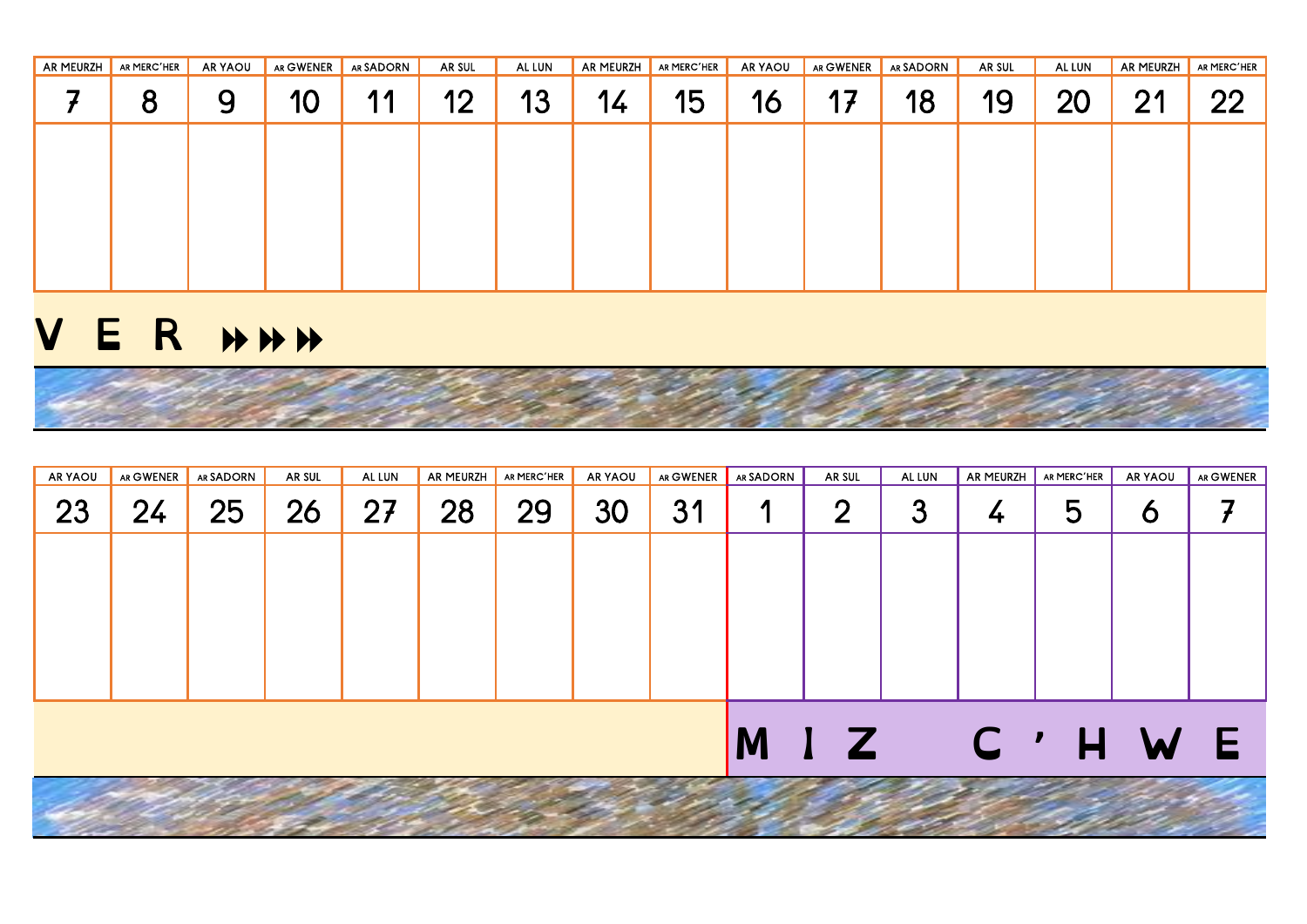| AR SADORN | <b>AR SUL</b> | AL LUN |           | AR MEURZH   AR MERC'HER | AR YAOU |    | ARGWENER ARSADORN | AR SUL | AL LUN           | AR MEURZH | AR MERC'HER | AR YAOU | AR GWENER | AR SADORN | AR SUL |
|-----------|---------------|--------|-----------|-------------------------|---------|----|-------------------|--------|------------------|-----------|-------------|---------|-----------|-----------|--------|
| O         | Q             | 10     | <b>11</b> | $\mathbf{\Omega}$       | 13      | 14 | 15                | 16     | 47<br><u>  J</u> | 18        | 19          | 20      | O1        | 22        | റാ     |
|           |               |        |           |                         |         |    |                   |        |                  |           |             |         |           |           |        |
|           |               |        |           |                         |         |    |                   |        |                  |           |             |         |           |           |        |
|           |               |        |           |                         |         |    |                   |        |                  |           |             |         |           |           |        |
|           |               |        |           |                         |         |    |                   |        |                  |           |             |         |           |           |        |

# **V R E R**

| AL LUN | AR MEURZH | AR MERC'HER | AR YAOU | AR GWENER | AR SADORN | AR SUL | <b>AL LUN</b>  | AR MEURZH | AR MERC'HER | <b>AR YAOU</b> | AR GWENER | AR SADORN      | AR SUL | AL LUN | AR MEURZH |
|--------|-----------|-------------|---------|-----------|-----------|--------|----------------|-----------|-------------|----------------|-----------|----------------|--------|--------|-----------|
| 24     | 25        | 26          | 27      | 28        |           |        | $\overline{2}$ | 3         |             | 5              | Ó         |                | 8      | 9      | 10        |
|        |           |             |         |           |           |        |                |           |             |                |           |                |        |        |           |
|        |           |             |         |           |           |        |                |           |             |                |           |                |        |        |           |
|        |           |             |         |           |           |        |                |           |             |                |           |                |        |        |           |
|        |           |             |         |           |           |        |                |           |             |                |           |                |        |        |           |
|        |           |             |         |           |           |        |                |           |             |                |           |                |        |        |           |
|        |           |             |         |           |           |        |                |           |             |                |           | MIZ MEURZH NNN |        |        |           |
|        |           |             |         |           |           |        |                |           |             |                |           |                |        |        |           |
|        |           |             |         |           |           |        |                |           |             |                |           |                |        |        |           |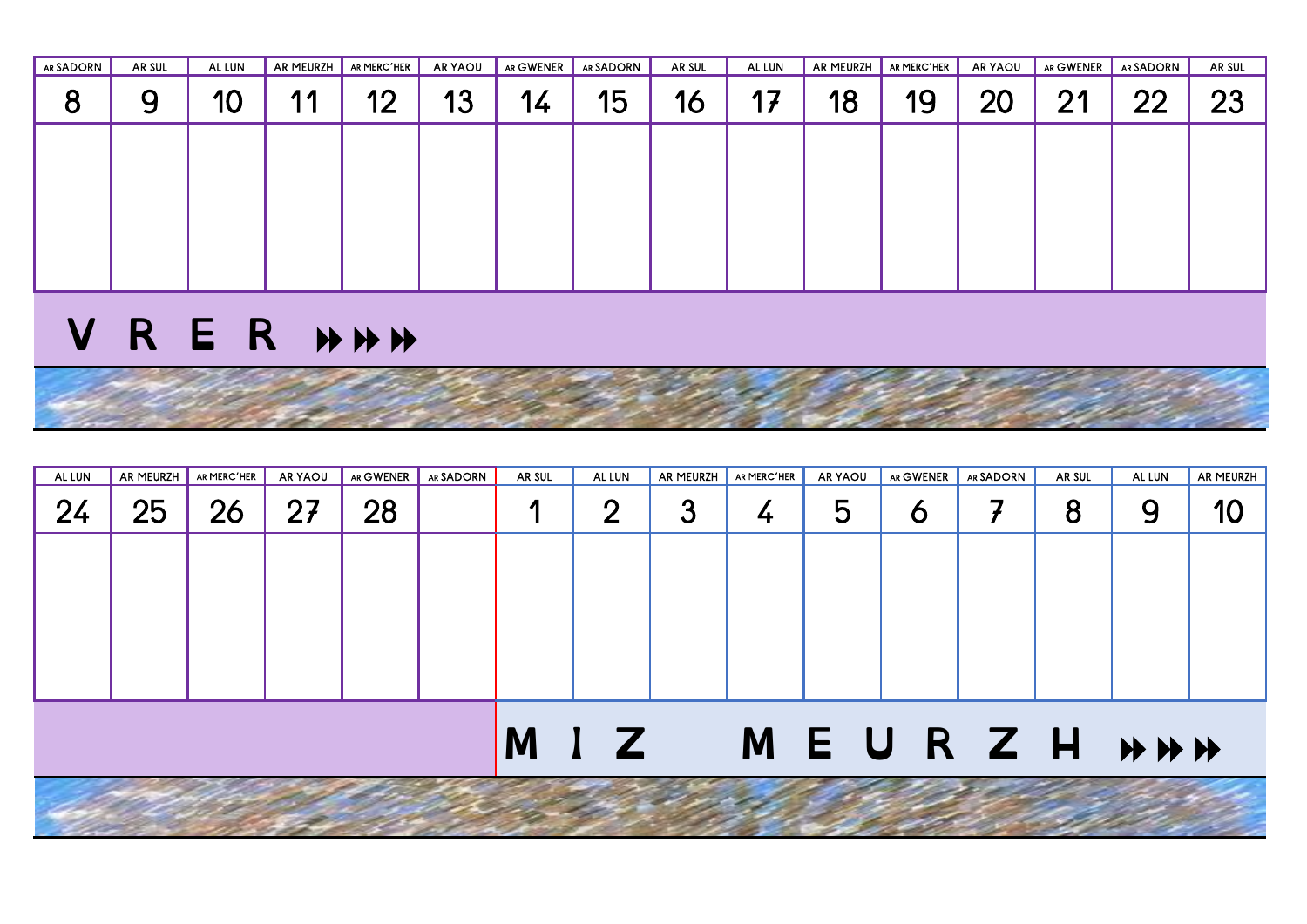| AR MERC'HER | AR YAOU | AR GWENER | AR SADORN | AR SUL | AL LUN | AR MEURZH | AR MERC'HER | AR YAOU | AR GWENER | AR SADORN | AR SUL | <b>AL LUN</b> | AR MEURZH | AR MERC'HER | AR YAOU |
|-------------|---------|-----------|-----------|--------|--------|-----------|-------------|---------|-----------|-----------|--------|---------------|-----------|-------------|---------|
| 11          | 12      | 13        | 14        | 15     | 16     | 17        | 18          | 19      | 20        | 21        | 22     | 23            | 24        | 25          | 26      |
|             |         |           |           |        |        |           |             |         |           |           |        |               |           |             |         |
|             |         |           |           |        |        |           |             |         |           |           |        |               |           |             |         |
|             |         |           |           |        |        |           |             |         |           |           |        |               |           |             |         |
|             |         |           |           |        |        |           |             |         |           |           |        |               |           |             |         |
|             |         |           |           |        |        |           |             |         |           |           |        |               |           |             |         |



**A** Z E R HHH

## **M I Z E B R E L**

**A N N E V E Z -**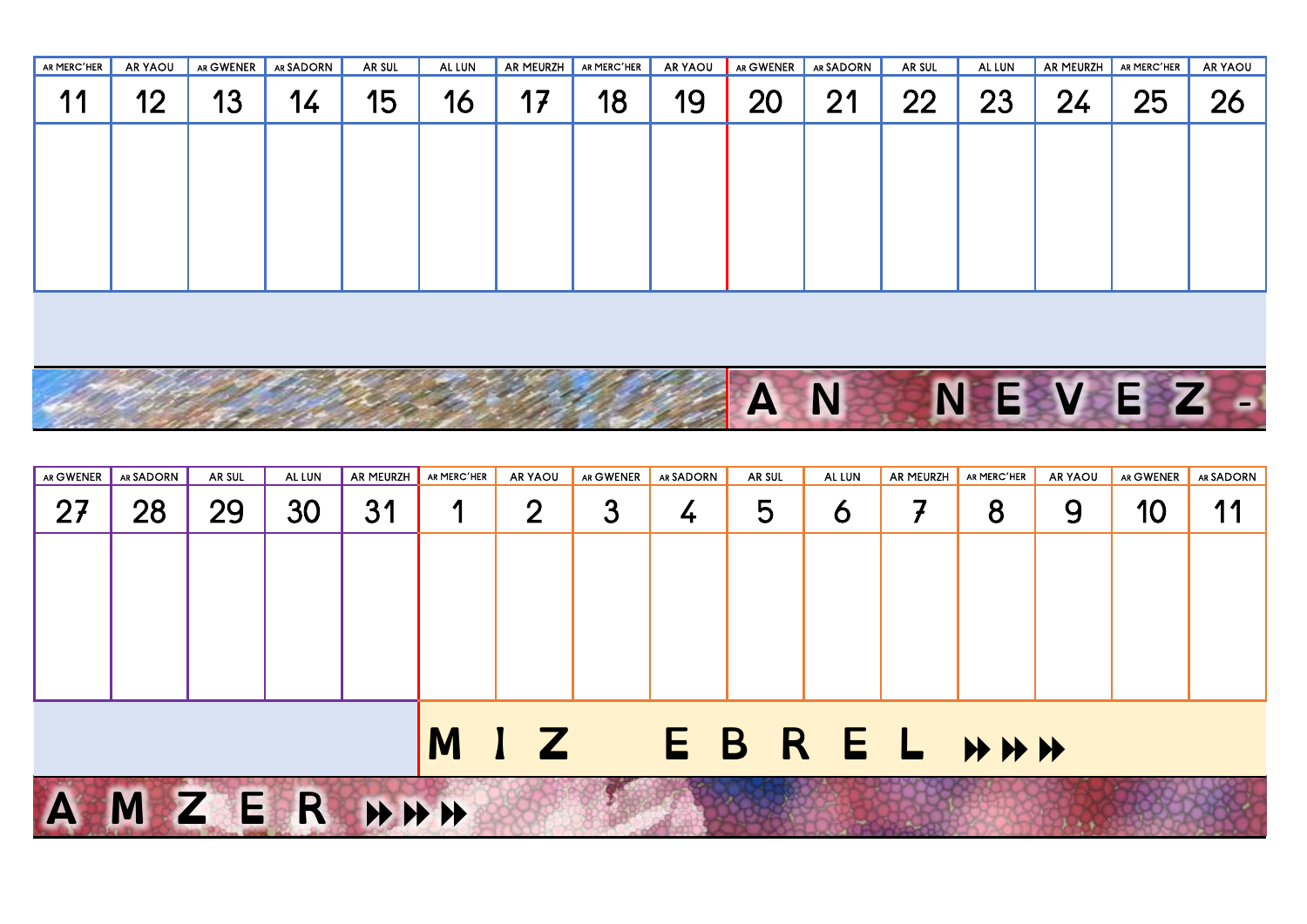| AR SUL | <b>AL LUN</b> | AR MEURZH | AR MERC'HER | AR YAOU |    | ARGWENER ARSADORN | <b>AR SUL</b> | AL LUN | AR MEURZH | AR MERC'HER | AR YAOU | AR GWENER | AR SADORN | AR SUL | AL LUN |
|--------|---------------|-----------|-------------|---------|----|-------------------|---------------|--------|-----------|-------------|---------|-----------|-----------|--------|--------|
| 12     | 13            | 14        | 15          | 16      | 17 | 18                | 19            | 20     | 21        | 22          | 23      | 24        | 25        | 26     | 27     |
|        |               |           |             |         |    |                   |               |        |           |             |         |           |           |        |        |
|        |               |           |             |         |    |                   |               |        |           |             |         |           |           |        |        |
|        |               |           |             |         |    |                   |               |        |           |             |         |           |           |        |        |
|        |               |           |             |         |    |                   |               |        |           |             |         |           |           |        |        |
|        |               |           |             |         |    |                   |               |        |           |             |         |           |           |        |        |



|    | AR MEURZH AR MERC'HER | AR YAOU | AR GWENER | AR SADORN     | AR SUL | AL LUN | AR MEURZH | AR MERC'HER | AR YAOU | AR GWENER | AR SADORN | AR SUL | AL LUN | AR MEURZH | AR MERC'HER |
|----|-----------------------|---------|-----------|---------------|--------|--------|-----------|-------------|---------|-----------|-----------|--------|--------|-----------|-------------|
| 28 | 29                    | 30      | 1         | $\mathcal{D}$ | 3      | 4      | 5         | O           |         | 8         | 9         | 10     | 11     | 12        | 13          |
|    |                       |         |           |               |        |        |           |             |         |           |           |        |        |           |             |
|    |                       |         |           |               |        |        |           |             |         |           |           |        |        |           |             |
|    |                       |         |           |               |        |        |           |             |         |           |           |        |        |           |             |
|    |                       |         |           |               |        |        |           |             |         |           |           |        |        |           |             |
|    |                       |         |           |               |        |        |           |             |         |           |           |        |        |           |             |
|    |                       |         |           | MIZ MAE HHH   |        |        |           |             |         |           |           |        |        |           |             |
|    |                       |         |           |               |        |        |           |             |         |           |           |        |        |           |             |
|    |                       |         |           |               |        |        |           |             |         |           |           |        |        |           |             |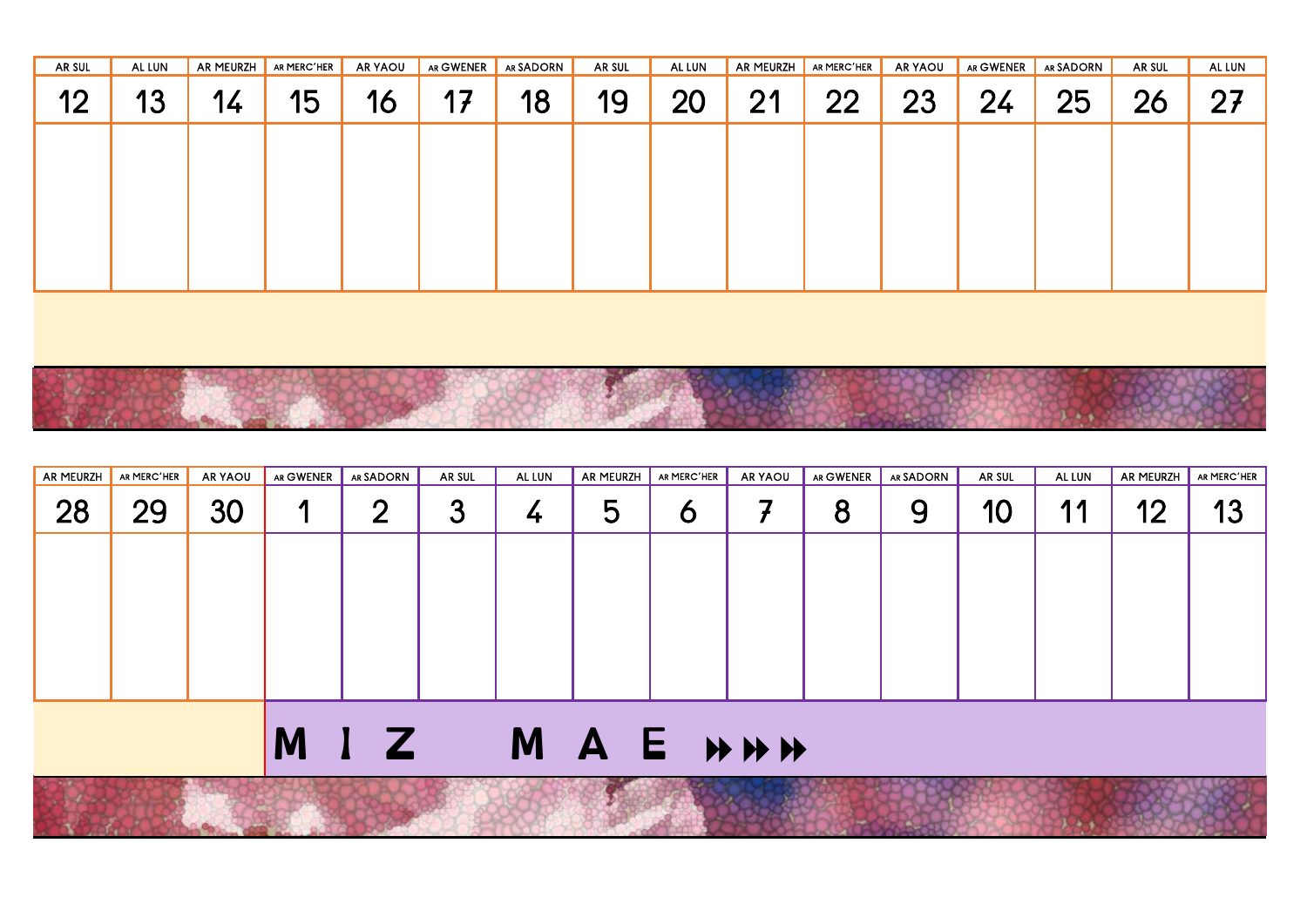| AR YAOU | AR GWENER AR SADORN |    | AR SUL | AL LUN | AR MEURZH | AR MERC'HER | AR YAOU | AR GWENER | AR SADORN | AR SUL | AL LUN | AR MEURZH | AR MERC'HER | AR YAOU | AR GWENER |
|---------|---------------------|----|--------|--------|-----------|-------------|---------|-----------|-----------|--------|--------|-----------|-------------|---------|-----------|
| 14      | 15                  | 16 | 17     | 18     | 19        | 20          | 21      | 22        | 23        | 24     | 25     | 26        | 27          | 28      | 29        |
|         |                     |    |        |        |           |             |         |           |           |        |        |           |             |         |           |
|         |                     |    |        |        |           |             |         |           |           |        |        |           |             |         |           |
|         |                     |    |        |        |           |             |         |           |           |        |        |           |             |         |           |
|         |                     |    |        |        |           |             |         |           |           |        |        |           |             |         |           |
|         |                     |    |        |        |           |             |         |           |           |        |        |           |             |         |           |
|         |                     |    |        |        |           |             |         |           |           |        |        |           |             |         |           |
|         |                     |    |        |        |           |             |         |           |           |        |        |           |             |         |           |
|         |                     |    |        |        |           |             |         |           |           |        |        |           |             |         |           |
|         |                     |    |        |        |           |             |         |           |           |        |        |           |             |         |           |

| AR SADORN | AR SUL | AL LUN | AR MEURZH      | AR MERC'HER | AR YAOU | AR GWENER | AR SADORN | AR SUL | AL LUN | AR MEURZH | AR MERC'HER | <b>AR YAOU</b> | AR GWENER | AR SADORN | AR SUL |
|-----------|--------|--------|----------------|-------------|---------|-----------|-----------|--------|--------|-----------|-------------|----------------|-----------|-----------|--------|
| 30        | 31     |        | $\overline{2}$ | 3           | 4       | 5         | Ó         |        | 8      | 9         | 10          | 11             | 12        | 13        | 14     |
|           |        |        |                |             |         |           |           |        |        |           |             |                |           |           |        |
|           |        |        |                |             |         |           |           |        |        |           |             |                |           |           |        |
|           |        |        |                |             |         |           |           |        |        |           |             |                |           |           |        |
|           |        |        |                |             |         |           |           |        |        |           |             |                |           |           |        |
|           |        |        |                |             |         |           |           |        |        |           |             |                |           |           |        |
|           |        | M      |                | IZ EVEN HHH |         |           |           |        |        |           |             |                |           |           |        |
|           |        |        |                |             |         |           |           |        |        |           |             |                |           |           |        |

docs d'Estelle – http://estelledocs.eklablog.com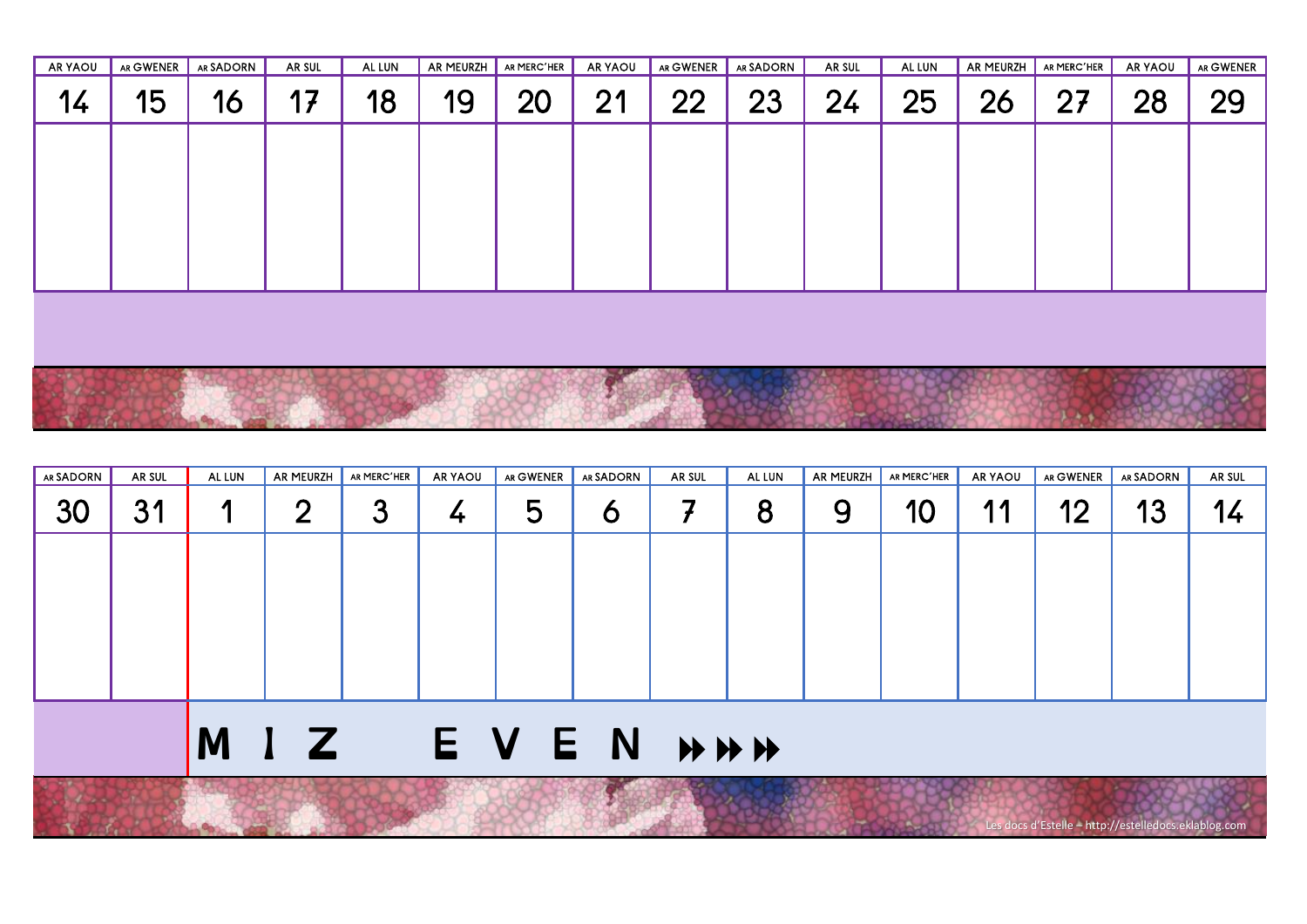| <b>AL LUN</b> | AR MEURZH | AR MERC'HER | AR YAOU | AR GWENER | AR SADORN | AR SUL | <b>AL LUN</b> | AR MEURZH | AR MERC'HER | AR YAOU | AR GWENER | AR SADORN | AR SUL | <b>AL LUN</b> | AR MEURZH |
|---------------|-----------|-------------|---------|-----------|-----------|--------|---------------|-----------|-------------|---------|-----------|-----------|--------|---------------|-----------|
| 15            | 16        | 17          | 18      | 19        | 20        | 21     | 22            | 23        | 24          | 25      | 26        | 27        | 28     | 29            | 30        |
|               |           |             |         |           |           |        |               |           |             |         |           |           |        |               |           |
|               |           |             |         |           |           |        |               |           |             |         |           |           |        |               |           |
|               |           |             |         |           |           |        |               |           |             |         |           |           |        |               |           |
|               |           |             |         |           |           |        |               |           |             |         |           |           |        |               |           |
|               |           |             |         |           |           |        |               |           |             |         |           |           |        |               |           |



| AR MERC'HER | AR YAOU | AR GWENER | AR SADORN | AR SUL | AL LUN | AR MEURZH | AR MERC'HER | AR YAOU | AR GWENER | AR SADORN    | AR SUL | AL LUN |    | AR MEURZH   AR MERC'HER | AR YAOU |
|-------------|---------|-----------|-----------|--------|--------|-----------|-------------|---------|-----------|--------------|--------|--------|----|-------------------------|---------|
|             | C       | C<br>U    |           | 5      | Ò      |           | О<br>Ő      | 9       | 10        | $\mathbf{A}$ | 12     | 13     | 14 | 15                      | 16      |
|             |         |           |           |        |        |           |             |         |           |              |        |        |    |                         |         |
|             |         |           |           |        |        |           |             |         |           |              |        |        |    |                         |         |
|             |         |           |           |        |        |           |             |         |           |              |        |        |    |                         |         |
|             |         |           |           |        |        |           |             |         |           |              |        |        |    |                         |         |

## **M I Z G O U E R E**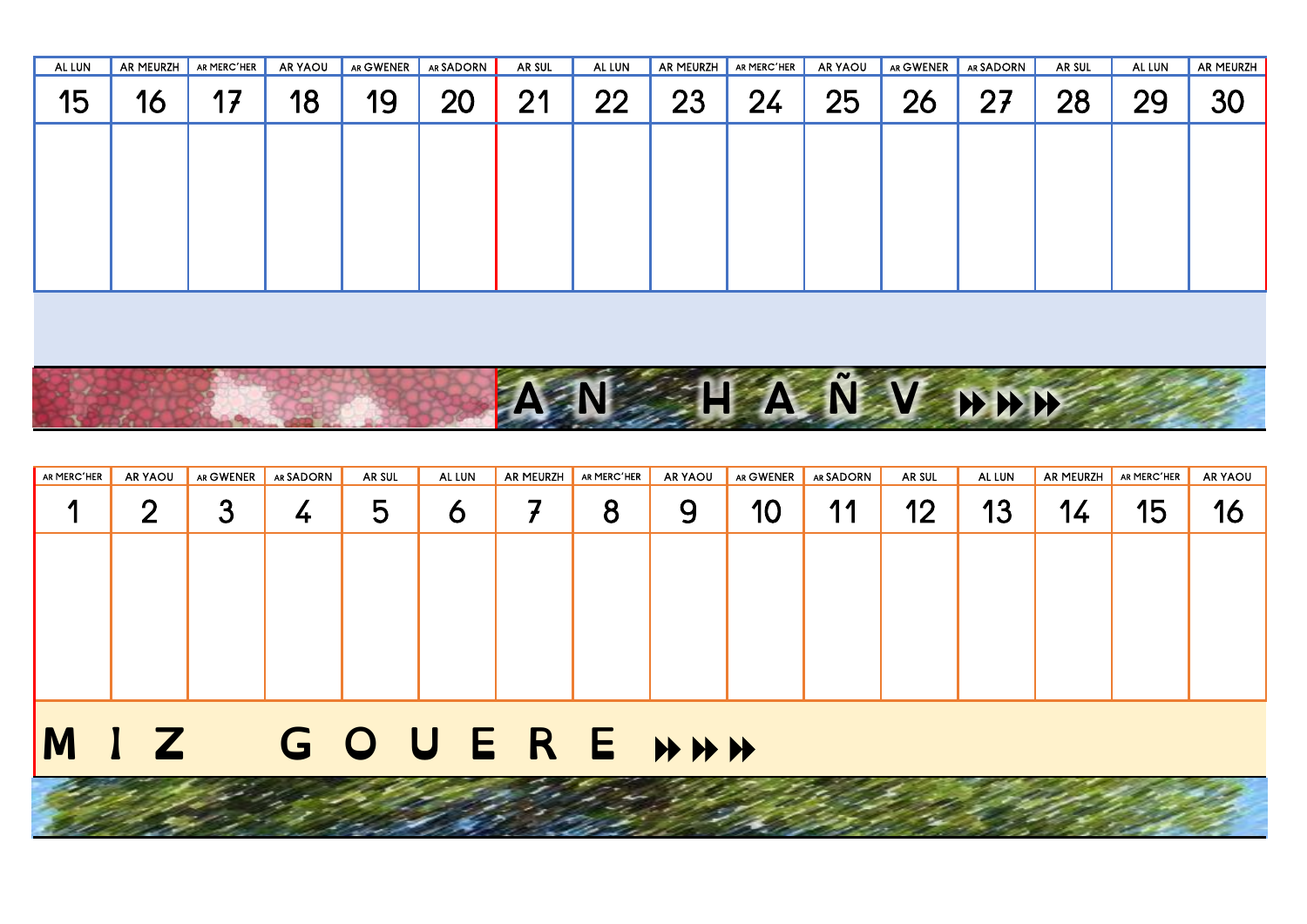| AR GWENER | AR SADORN | AR SUL | AL LUN | AR MEURZH | AR MERC'HER | AR YAOU | AR GWENER | AR SADORN | AR SUL | AL LUN | AR MEURZH | AR MERC'HER | <b>AR YAOU</b> |    | AR GWENER AR SADORN |
|-----------|-----------|--------|--------|-----------|-------------|---------|-----------|-----------|--------|--------|-----------|-------------|----------------|----|---------------------|
| 17        | 18        | 19     | 20     | 21        | 22          | 23      | 24        | 25        | 26     | 27     | 28        | 29          | 30             | 31 |                     |
|           |           |        |        |           |             |         |           |           |        |        |           |             |                |    |                     |
|           |           |        |        |           |             |         |           |           |        |        |           |             |                |    |                     |
|           |           |        |        |           |             |         |           |           |        |        |           |             |                |    |                     |
|           |           |        |        |           |             |         |           |           |        |        |           |             |                |    |                     |
|           |           |        |        |           |             |         |           |           |        |        |           |             |                |    |                     |
|           |           |        |        |           |             |         |           |           |        |        |           |             |                |    |                     |
|           |           |        |        |           |             |         |           |           |        |        |           |             |                |    |                     |
|           |           |        |        |           |             |         |           |           |        |        |           |             |                |    | M                   |
|           |           |        |        |           |             |         |           |           |        |        |           |             |                |    |                     |
|           |           |        |        |           |             |         |           |           |        |        |           |             |                |    |                     |

| AR SUL | <b>AL LUN</b> | AR MEURZH | AR MERC'HER | AR YAOU | AR GWENER | AR SADORN | <b>AR SUL</b> | AL LUN |           | AR MEURZH AR MERC'HER | AR YAOU |    | AR GWENER   AR SADORN | AR SUL | <b>AL LUN</b> |
|--------|---------------|-----------|-------------|---------|-----------|-----------|---------------|--------|-----------|-----------------------|---------|----|-----------------------|--------|---------------|
| n      | ∩<br>ັ        |           | 5           | $\cup$  |           | Ω<br>O    | 9             | 10     | <b>11</b> | 12                    | 13      | 14 | 15                    | 16     | 17            |
|        |               |           |             |         |           |           |               |        |           |                       |         |    |                       |        |               |
|        |               |           |             |         |           |           |               |        |           |                       |         |    |                       |        |               |
|        |               |           |             |         |           |           |               |        |           |                       |         |    |                       |        |               |
|        |               |           |             |         |           |           |               |        |           |                       |         |    |                       |        |               |

# **I Z E O S T**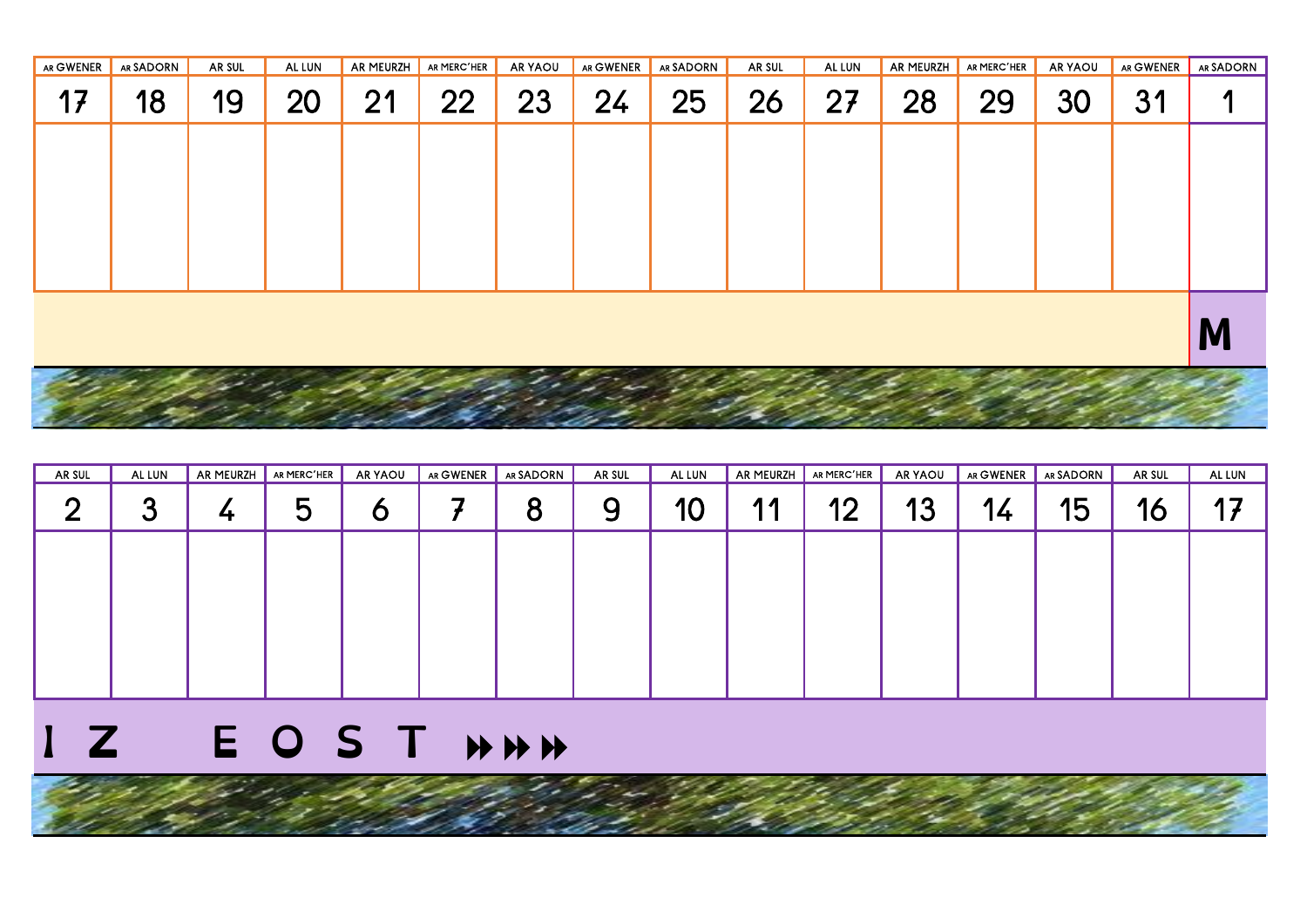|    | AR MEURZH   AR MERC'HER | AR YAOU | AR GWENER | AR SADORN | AR SUL | AL LUN |    | AR MEURZH   AR MERC'HER | AR YAOU | AR GWENER | AR SADORN | AR SUL | AL LUN | AR MEURZH | AR MERC'HER    |
|----|-------------------------|---------|-----------|-----------|--------|--------|----|-------------------------|---------|-----------|-----------|--------|--------|-----------|----------------|
| 18 | 19                      | 20      | 21        | 22        | 23     | 24     | 25 | 26                      | 27      | 28        | 29        | 30     | 31     |           | $\overline{2}$ |
|    |                         |         |           |           |        |        |    |                         |         |           |           |        |        |           |                |
|    |                         |         |           |           |        |        |    |                         |         |           |           |        |        |           |                |
|    |                         |         |           |           |        |        |    |                         |         |           |           |        |        |           |                |
|    |                         |         |           |           |        |        |    |                         |         |           |           |        |        |           |                |
|    |                         |         |           |           |        |        |    |                         |         |           |           |        |        |           |                |
|    |                         |         |           |           |        |        |    |                         |         |           |           |        |        |           |                |
|    |                         |         |           |           |        |        |    |                         |         |           |           |        |        |           |                |
|    |                         |         |           |           |        |        |    |                         |         |           |           |        |        | M         |                |
|    |                         |         |           |           |        |        |    |                         |         |           |           |        |        |           |                |
|    |                         |         |           |           |        |        |    |                         |         |           |           |        |        |           |                |

| AR YAOU  | AR GWENER | AR SADORN | AR SUL | <b>AL LUN</b> | AR MEURZH | AR MERC'HER | AR YAOU | AR GWENER       | AR SADORN | AR SUL | AL LUN | AR MEURZH | AR MERC'HER | AR YAOU | AR GWENER |
|----------|-----------|-----------|--------|---------------|-----------|-------------|---------|-----------------|-----------|--------|--------|-----------|-------------|---------|-----------|
| ∩<br>لنه | 4         | 5         | O      |               | О<br>O    | 9           | 10      | $\overline{11}$ | 12        | 13     | 14     | 15        | 16          | 17      | 18        |
|          |           |           |        |               |           |             |         |                 |           |        |        |           |             |         |           |
|          |           |           |        |               |           |             |         |                 |           |        |        |           |             |         |           |
|          |           |           |        |               |           |             |         |                 |           |        |        |           |             |         |           |
|          |           |           |        |               |           |             |         |                 |           |        |        |           |             |         |           |

#### **Z G W E N G O L O**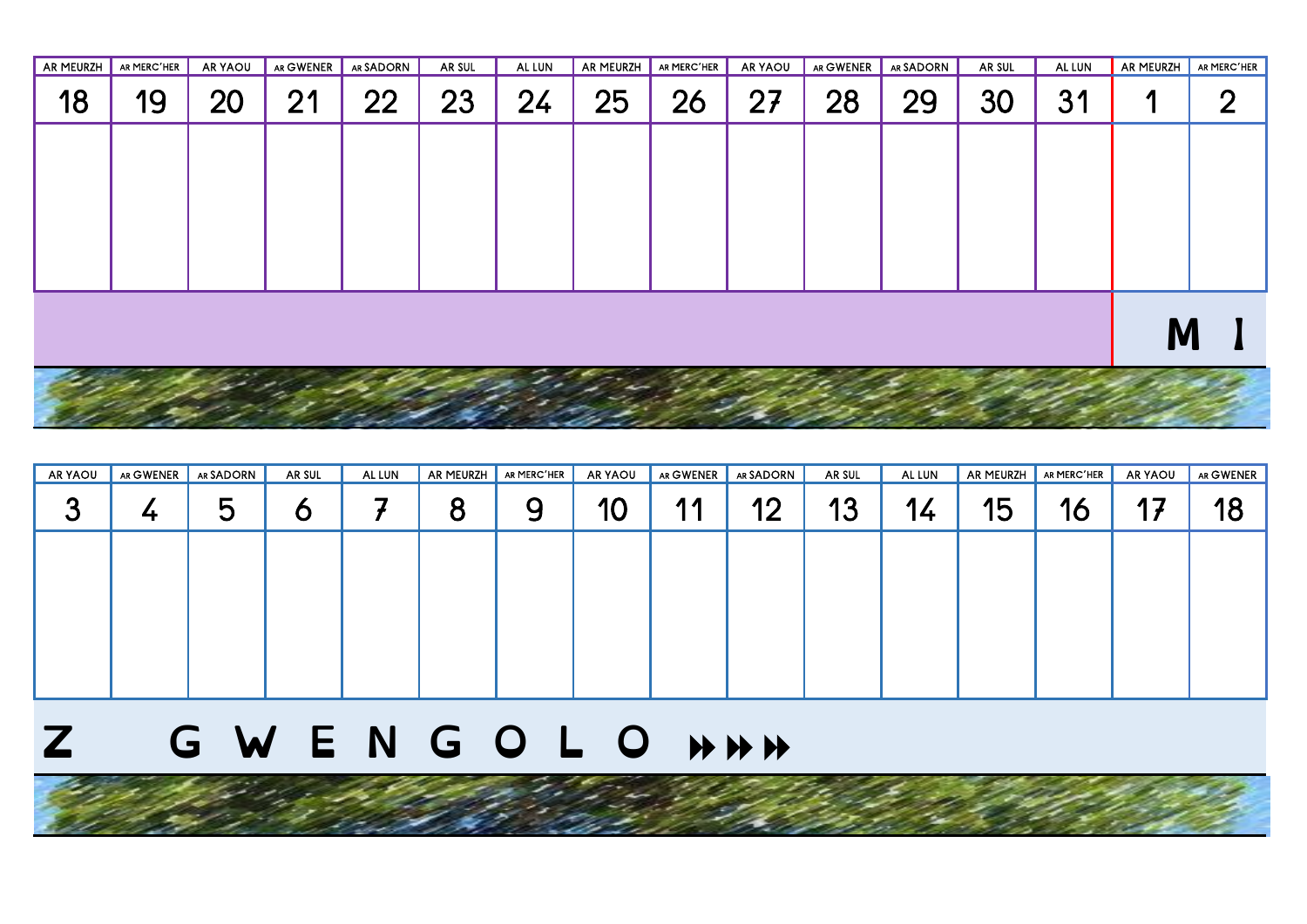